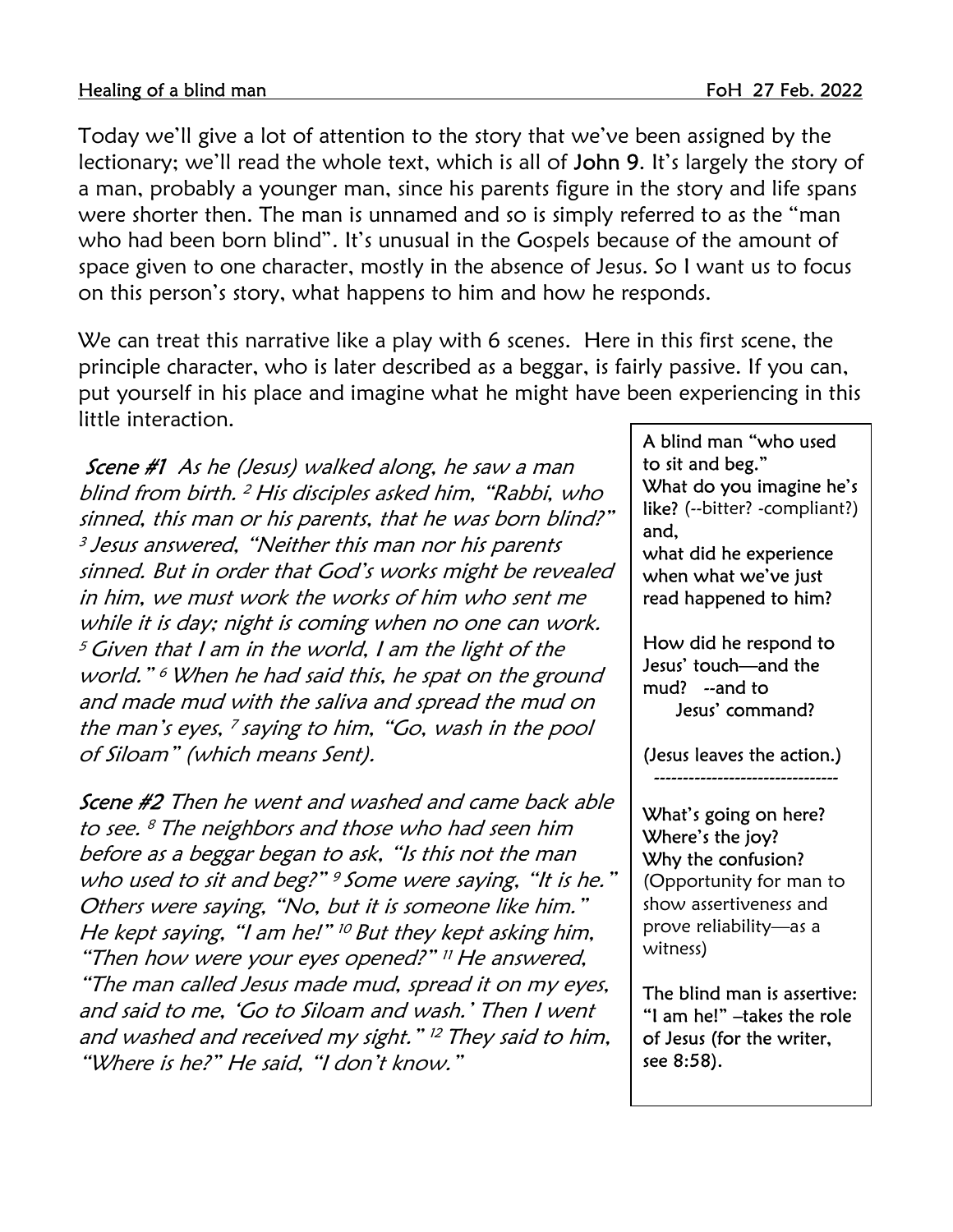**Scene #3** <sup>13</sup> Then they led the man who had been born blind to the Pharisees. <sup>14</sup>Now it was a sabbath day when Jesus made the mud and opened his eyes. <sup>15</sup> Then the Pharisees also began to ask him how he had received his sight. He said to them, "He put mud on my eyes, I washed it off and now I see—that's all!" <sup>16</sup> Some of the Pharisees said, "This man is not from God, for he does not observe the sabbath." But others said, "How can a man who is a sinner perform such signs?" And they were divided. <sup>17</sup>So they said again to the blind man, "What do you say about him? It was your eyes he opened." He said, "He is a prophet."

**Scene #4** 18 The Jews did not believe that he had been blind and had received his sight until they called the parents of the man who had received his sight <sup>19</sup>and asked them, "Is this your son, who you say was born blind? How then does he now see?" <sup>20</sup>His parents answered, "We know that this is our son, and that he was born blind; <sup>21</sup> but we do not know how it is that now he sees, nor do we know who opened his eyes. Ask him; he is of age. He will speak for himself." <sup>22</sup> His parents said this because they were afraid of the Jews; for the Jews had already agreed that anyone who confessed Jesus to be the Messiah would be put out of the synagogue. <sup>23</sup> Therefore his parents said, "He is of age; ask him."

## Ah-Sabbath! explains the Pharisees' interest. What else?

Is the man "protecting Jesus? (Doesn't give Jesus' name, short answer to not put responsibility for healing "work" on Jesus.)

What do "you" say? (Here is opportunity to denounce Jesus & proclaim his own innocence; --he doesn't.) "Prophet" -- the best guess he can make—and defy the Pharisees. (Is he gaining courage?)

What is relation between son & parents? (No joy over healing? Guilt over making him beg? Fear of authorities stronger than love of son?)

-----------------------------

Don't know "who opened his eyes". Really? (Apparently they fear any association with Jesus, knowing that could jeopardize their status in the synagogue.)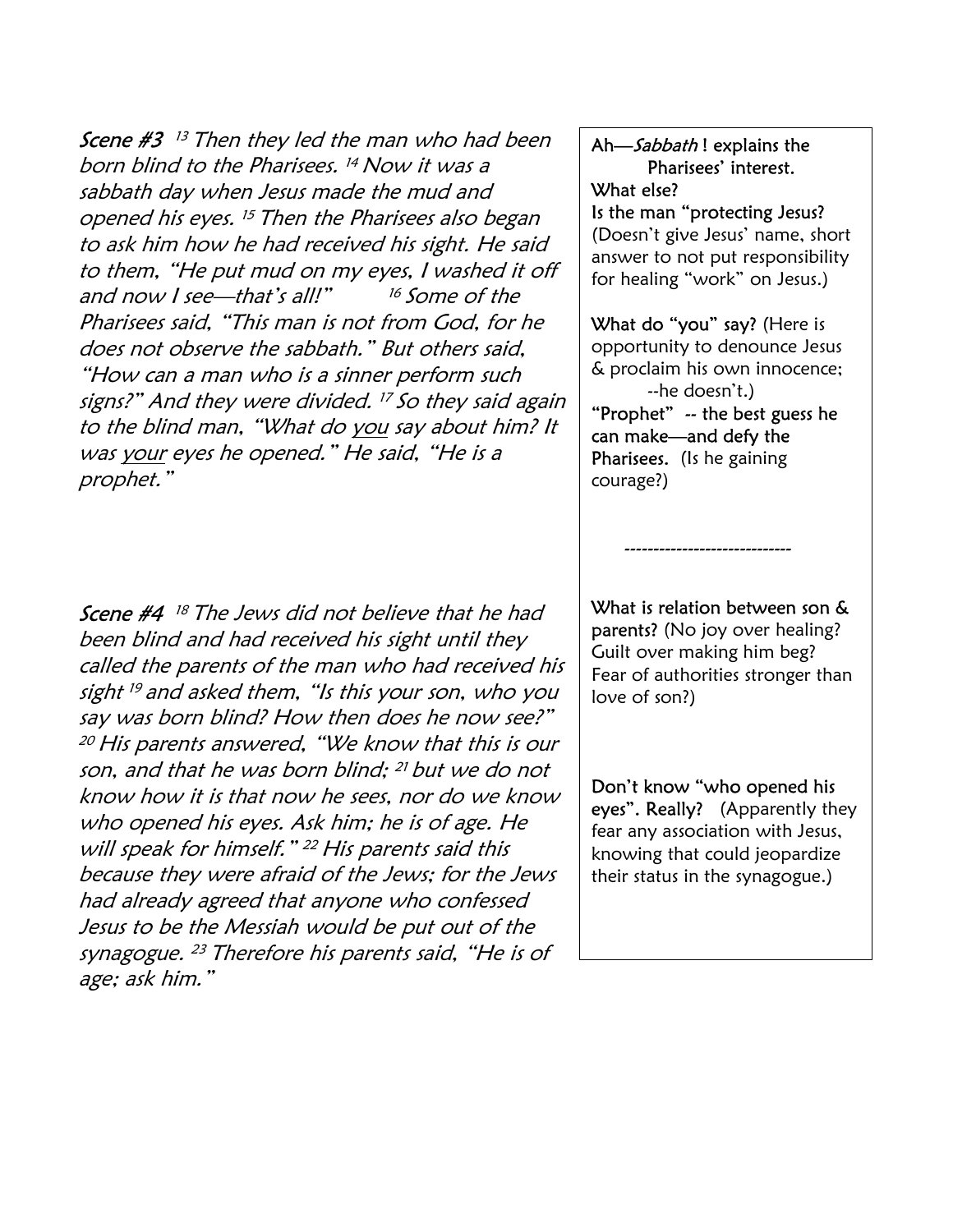**Scene #5** <sup>24</sup> So for the second time they called the man who had been blind, and they said to him, "Give glory to God! We know this man is a sinner." <sup>25</sup> He answered, "I do not know whether he is a sinner. One thing I do know, that though I was blind, now I see." <sup>26</sup> They said to him, "What did he do to you? How did he open your eyes?" <sup>27</sup>He answered them, "I have told you already, and you would not listen. Why do you want to hear it again? Do you also want to become his disciples?" <sup>28</sup> Then they insulted him, saying, "You are his disciple, but we are disciples of Moses. <sup>29</sup>We know that God has spoken to Moses, but as for this man, we don't even know where he comes from." <sup>30</sup>The man answered, "This is incredible, because you don't know where he comes from, even though he opened my eyes! <sup>31</sup>We know that God does not listen to sinners. God listens to anyone who is devout and does God's will. <sup>32</sup> Nobody has ever heard of anyone opening the eyes of a person born blind. <sup>33</sup>If this man were not from God, he could do nothing." <sup>34</sup>They answered him, "You were born entirely in sin, and are you trying to teach us?" And they drove him out.

Scene #6 <sup>35</sup>Jesus heard that they had driven him out, and when he found him, he said, "Do you believe in the Son of Man?" <sup>36</sup> He answered, "And who is he, sir? Tell me, so that I may believe in him." <sup>37</sup> Jesus said, "You have now seen him. In fact, he is the one speaking with you." <sup>38</sup> He said, "Lord, I believe." And he worshiped him.

**Epilogue** <sup>39</sup> Jesus said, "I came into this world for judgment so that those who do not see may see, and those who do see may become blind." <sup>40</sup> Some of the Pharisees near him heard this and said to him, "Surely we are not blind, are we?" <sup>41</sup>Jesus said to them, "If you were blind, you would not have sin. But now that you say, 'We see,' your sin remains.

Can't deny healing, so Pharisees seek to condemn healer. What observations about the man who was healed?

## Resists denouncing Jesus.

Resorts to candor ("I already told you") and then sarcasm ("you want to be his disciples?") and indignation ("this is incredible").

Blind beggar "outsmarts" legal scholars!--and suffers for it.

## (Jesus re-enters.) Observations?

 $\frac{1}{2}$  , where  $\frac{1}{2}$  , where  $\frac{1}{2}$ 

How did he understand "son of man"? (humble or exalted or "who is he?")

"believe in"  $=$  trust? or "see"? "worshipped him" – a beggar's supplication is fulfilled.

 ----------------------- "so that, those who think they see, recognize their blindness"

blind=no sin (see  $\vee$ s.2)

is believing "seeing"?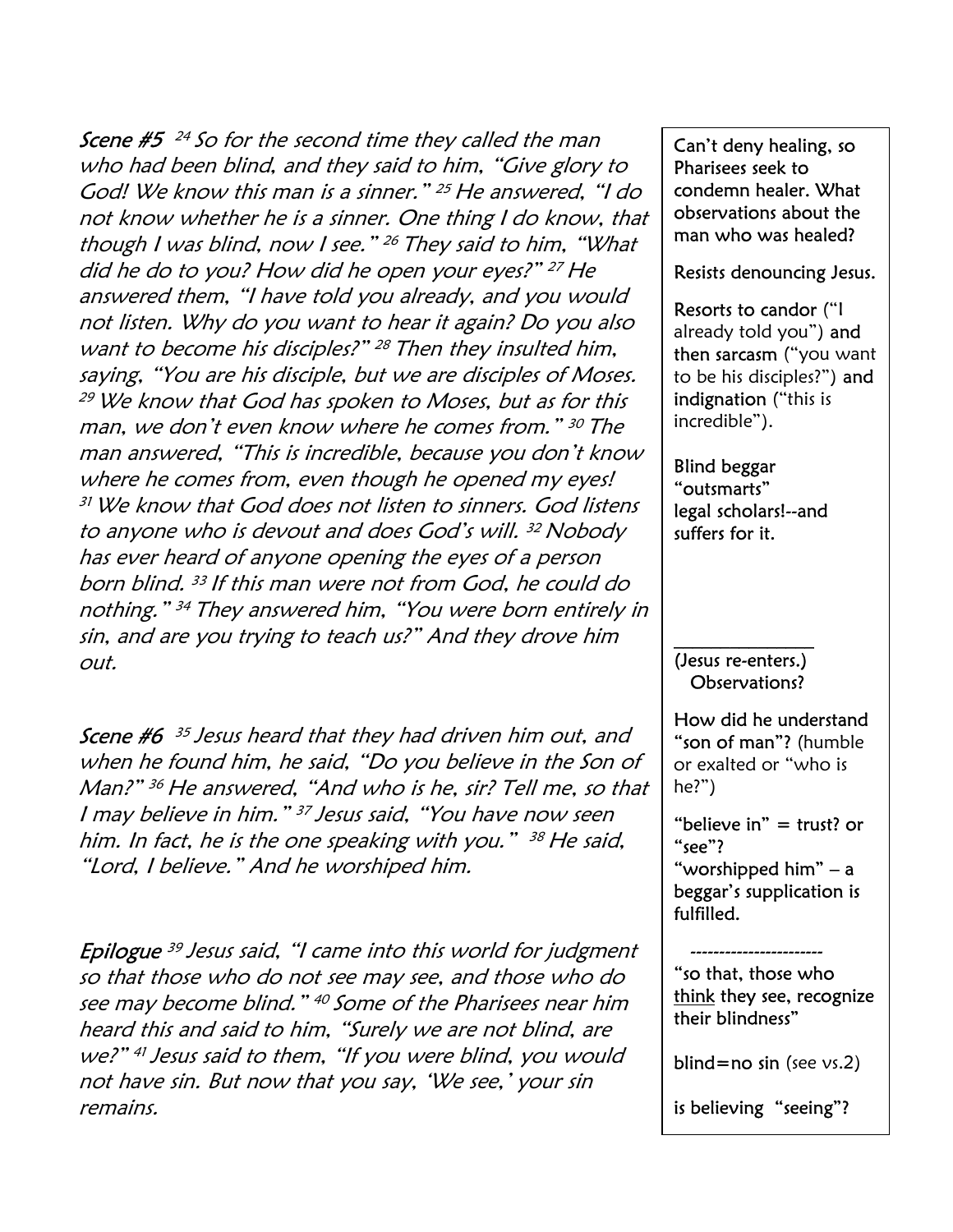So what are the learnings from this story? I was drawn to this story by the progression of transformation portrayed in the healed blind man. True, we don't know his basic character, but he's pictured at the start as a "blind beggar". From that largely passive and dependent posture, he becomes increasingly alive and (self-)confident, even assertive, especially in dialogue with the Pharisees, whom he dares to challenge and offend—and get kicked out of the synagogue!

Commentary suggests that the Gospel writer has intentionally drawn parallels between the blind man and Jesus—in his similar claim "I am he" (vs.9) to Jesus' "before Abraham was, *lam*" (8:59) and "I am the light of the world" (vs.5); also in their similar conflicts with the Pharisees: blunt confrontation, use of logic and sarcasm, accused of being a sinner, and of trying to teach with authority.

More profoundly, I am struck by what we call the "healing" of the blind man: what happens is so much deeper than simply returning a person to former health. Our quests for healing are often seeking a return to "wellness"—to "get better" like we were before. Jesus cured a royal official's son, he raised a little girl to life; he made them like they were before—even the sick man by the pool in John 5, after 38 years, was "made well".

But the blind man in John 9 had never been able to see, so his healing is not a return to something, but a moving toward something new—wholeness. It has a deeper quality than just eyesight. It's vision, insight, maybe imagination; and these capacities generate belief, faith, trust, courage, risktaking. When the man actually encounters Jesus, he's ready to entrust his life to the "Son of Man", whom he doesn't even know!—but about whom he has "seen" something that draws him.

According to John 9, one part of Jesus' reason for coming into the world is to bring this kind of healing—that the blind might see: not just eyesight but the deeper transformation of vision that yields belief. But the other part of Jesus' mission is that "those who see may become blind"(9:39)—a little startling? The Pharisees who hear Jesus say this are indignant—"you're not saying we're blind, are you?" Actually, that is exactly what Jesus is saying. And he's saying it so that they might recognize their blindness and, like the blind beggar, be healed and begin the journey of transformation.